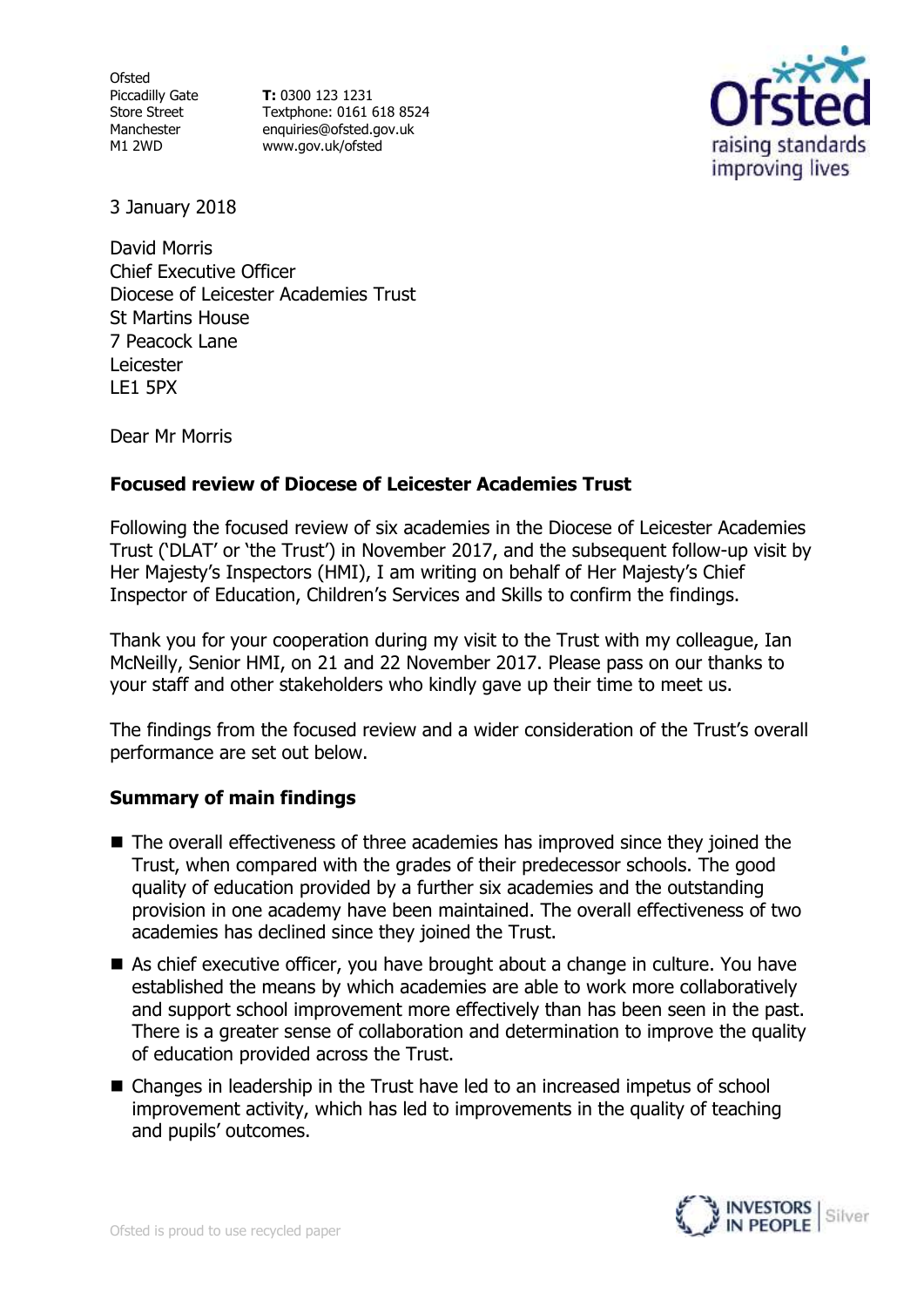

- Academy leaders are very positive about the pastoral support they receive, including support when key staff are absent for extended periods. The Trust is inclusive and supportive.
- The Trust has been too slow to establish a clear vision. Therefore, the purpose, aims and direction of the Trust are not clearly articulated and are not understood by all.
- Action taken to address some areas identified as in need of improvement have been too slow. Directors and senior staff acknowledge this. They are aware of the strengths and weaknesses of the Trust and are keen to bring about the necessary improvements.
- School improvement activity is more considered than in previous years but the lack of clear strategic direction is currently holding back whole-Trust improvement. The considerable amount of work undertaken by DLAT staff is not underpinned by an effective strategic plan.
- Although pupils' outcomes are improving, they are not doing so quickly enough to bring them into line with national averages.
- The effectiveness of the Trust's governance arrangements is inconsistent. Some local governing bodies have a clear understanding of their responsibilities and are highly effective in their roles. However, there is a lack of connection between local governing bodies and the groups that should hold them to account, namely the directors. Directors have not used the information with which they are provided to hold local governing bodies to account.
- Despite the Trust having 14 academies, many are very small, which has implications for DLAT funding. This has limited the Trust's capacity for school improvement, despite the determination and industry of those involved.
- An example of this limited capacity is seen in the well-intentioned but ineffective academy performance reviews at the start of each academic year. These clarify the position of the academy, but lack the detail and precision necessary to bring about sustainable school improvement.
- The Trust has commissioned support from an external consultant who conducts an in-depth and evaluative review of each academy's performance. This supports leaders in identifying strengths and weaknesses and in taking action to address areas in need of improvement.
- The recent appointment of a governance support officer has brought about increased vigour and drive to the Trust's governance functions.
- You understand the need to provide value for money and you consciously work to deliver support and improvement in a cost-effective manner. It is your intention to seek collaboration with other academies in the diocese that extend beyond the Trust but you have not yet acted upon this.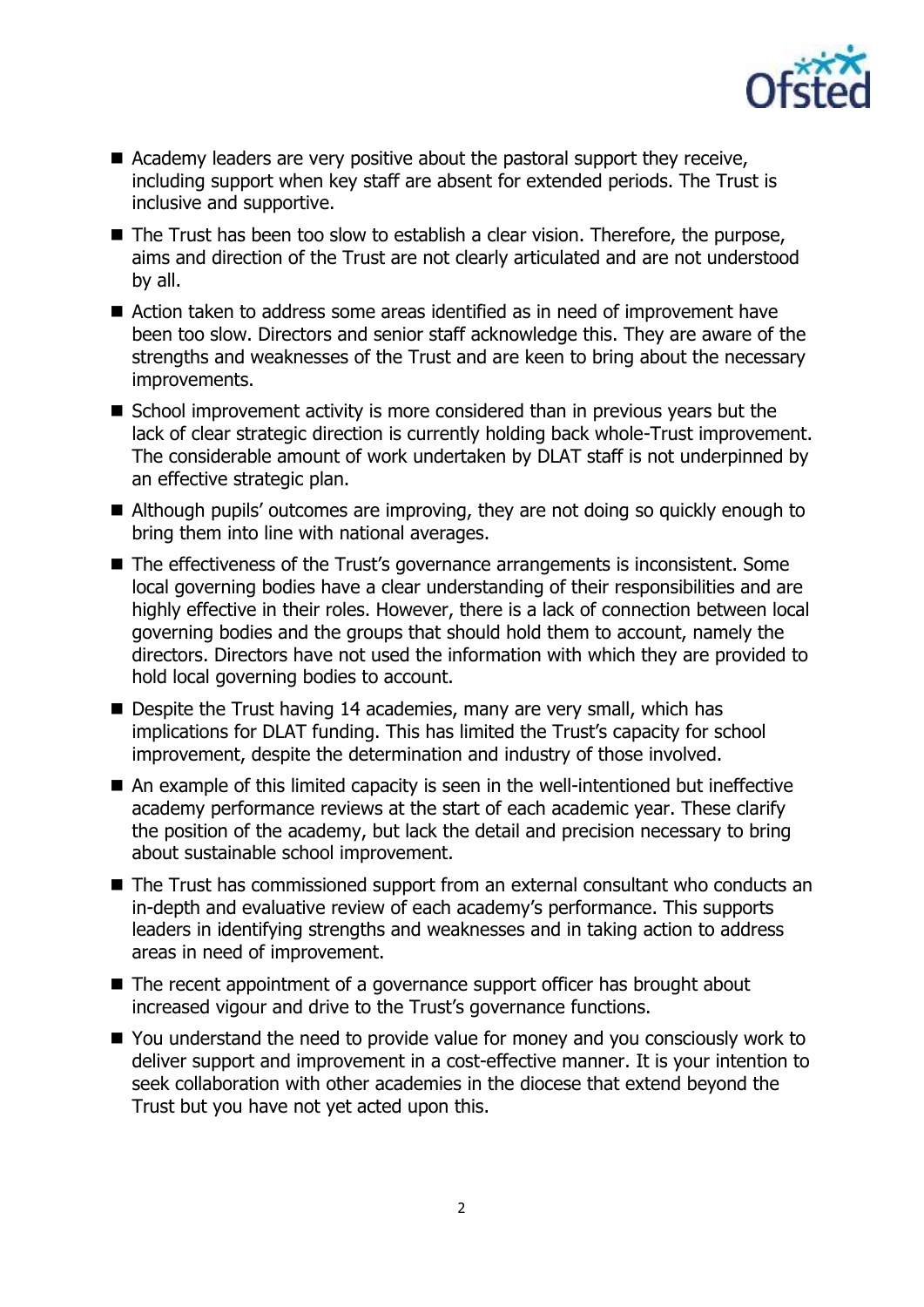

# **Evidence**

Focused inspections of six academies were carried out from 14 to 16 November 2017. One of these inspections was carried out under section 5 of the Education Act 2005 (as amended). Five inspections were carried out under section 8 of the same Act. Of these, one inspection converted to a full inspection under section 5 of the Act.

The outcomes of the section 5 inspections were:

- one academy was judged to be good
- one academy was judged to require improvement.

The outcomes of the section 8 inspections were:

- one academy continues to be outstanding
- three academies continue to provide a good standard of education.

On 16 November, HMI held telephone discussions with either the headteacher or executive headteacher of all other academies in the Trust. During follow-up visits, discussions were held with you and other senior and operational staff from the Trust. Inspectors also met the diocesan director of education, who was the Trust's previous chief executive officer. A range of relevant documentation was also scrutinised.

## **Context**

The Diocese of Leicester Academies Trust comprises 14 primary academies in Leicestershire. Ten academies are academy convertors and four are sponsor-led academies. The Trust was created in March 2013, with three academies. It expanded to 11 academies during 2014. Three academies have joined the Trust since April 2017.

The role of chief executive officer was previously undertaken by the diocesan director of education, who left this position in August 2016. You were appointed as interim chief executive officer from September 2016.

There have been several changes to the membership of the board of directors in recent years.

## **Main findings**

Currently, the inspection outcomes for the Trust's academies, including the most recent focused inspections, are as follows:

- one academy is outstanding
- five academies are good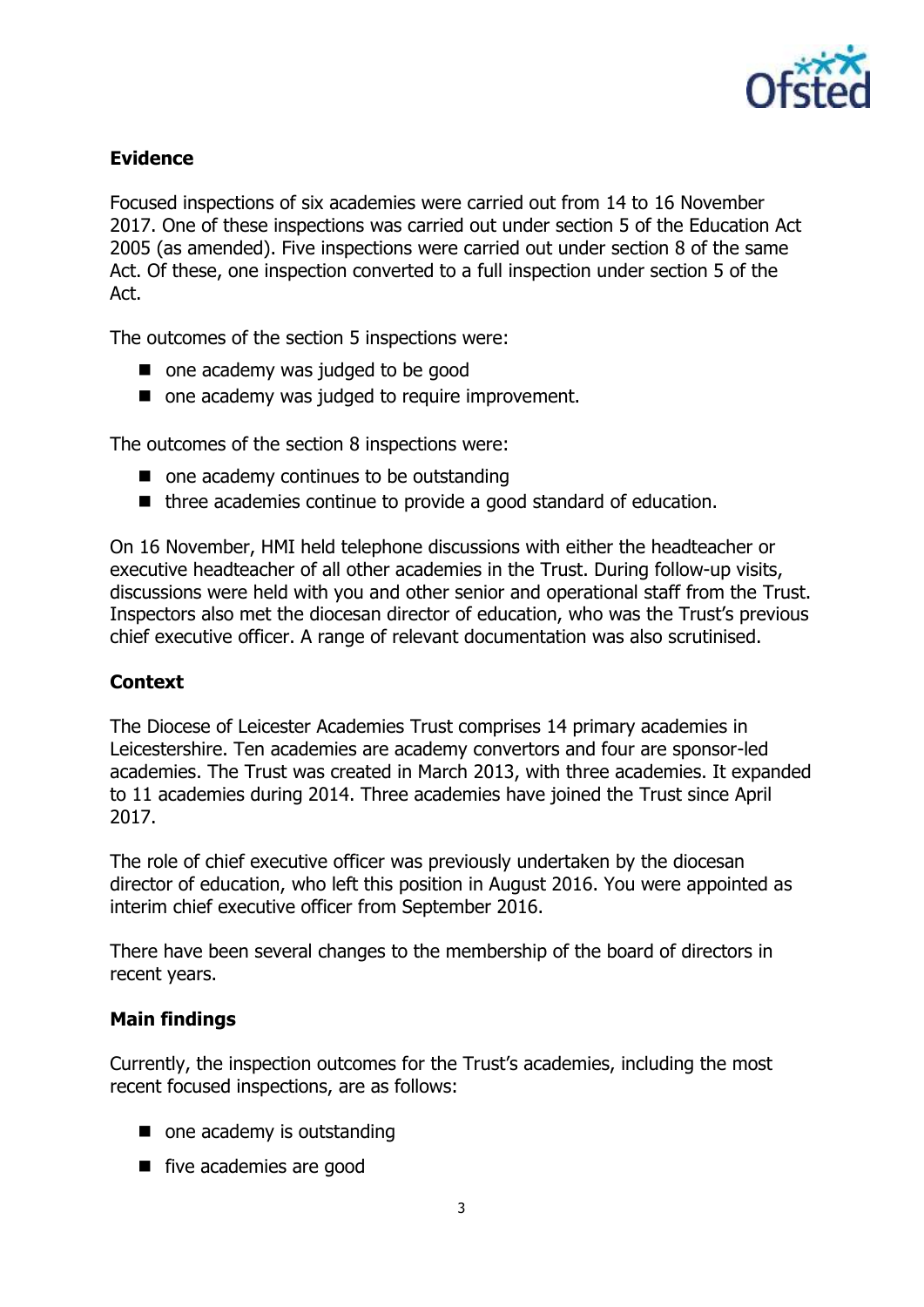

- five academies require improvement
- $\blacksquare$  three academies are yet to be inspected since joining the Trust (all of which are currently judged to be good).

The Trust has not ensured that there is a clear vision for its purpose and aims. Although there is a strapline, 'Transforming the lives of children and young people', reflecting the values of the diocese, there is still not any clarity as to how this translates into purpose and action in the Trust. There is no effective overarching strategic plan to implement the strapline. As a result, academy leaders and those in the Trust do not have a clear sense of direction or the means by which to achieve the Trust's aims. Consecutive leaders have not ensured that action has been taken to rectify this situation by undertaking this fundamental and straightforward task.

The Trust has been too slow to take decisive and effective action to improve the quality of education, and thus outcomes for pupils, in recent years. Prior to your appointment in September 2016, the majority of the Trust's activity was focused on organisational functions. It took too long to establish basic processes and structures. This resulted in a lack of focus on school improvement or support for academy leaders. You have clearly shared your expectation that the Trust's first priority is to improve outcomes for pupils. This has resulted in more focused work in academies. However, there remains a lack of strategic direction.

Action plans for improvement have not been effective in the past. The lack of a clear vision has resulted in vague, long-term plans which have not routinely been evaluated or updated. You have written an improvement plan which is simple and accessible. However, the key objectives are broad and lack clarity, both in terms of actions and monitoring processes. You have not yet ensured that an effective model for school improvement has been established.

In September 2016, you identified a lack of cohesion across the Trust. Academies viewed themselves as separate entities, working in isolation. Your first priority was to create a unified partnership of academies working together, and with, the Trust. You have created a positive culture for improvement and a spirit of collaboration. For example, you strengthened half-termly, trust-wide leadership meetings, attended by DLAT staff and academy leaders. These meetings provide a platform for discussion, to raise awareness and to share best practice, and to ensure that headteachers continue to focus on improving the quality of education in order to improve pupils' outcomes. Headteachers are extremely positive about the increased opportunities to work together and to learn from each other. They feel much more supported than in the past and appreciate their ability to seek support from Trust representatives.

The Trust has also encouraged and facilitated academies to support each other. There is great emphasis on working collaboratively. Working groups have been established to improve provision across the Trust. For example, the inclusion working group is led by academy leaders and includes representatives from all academies. As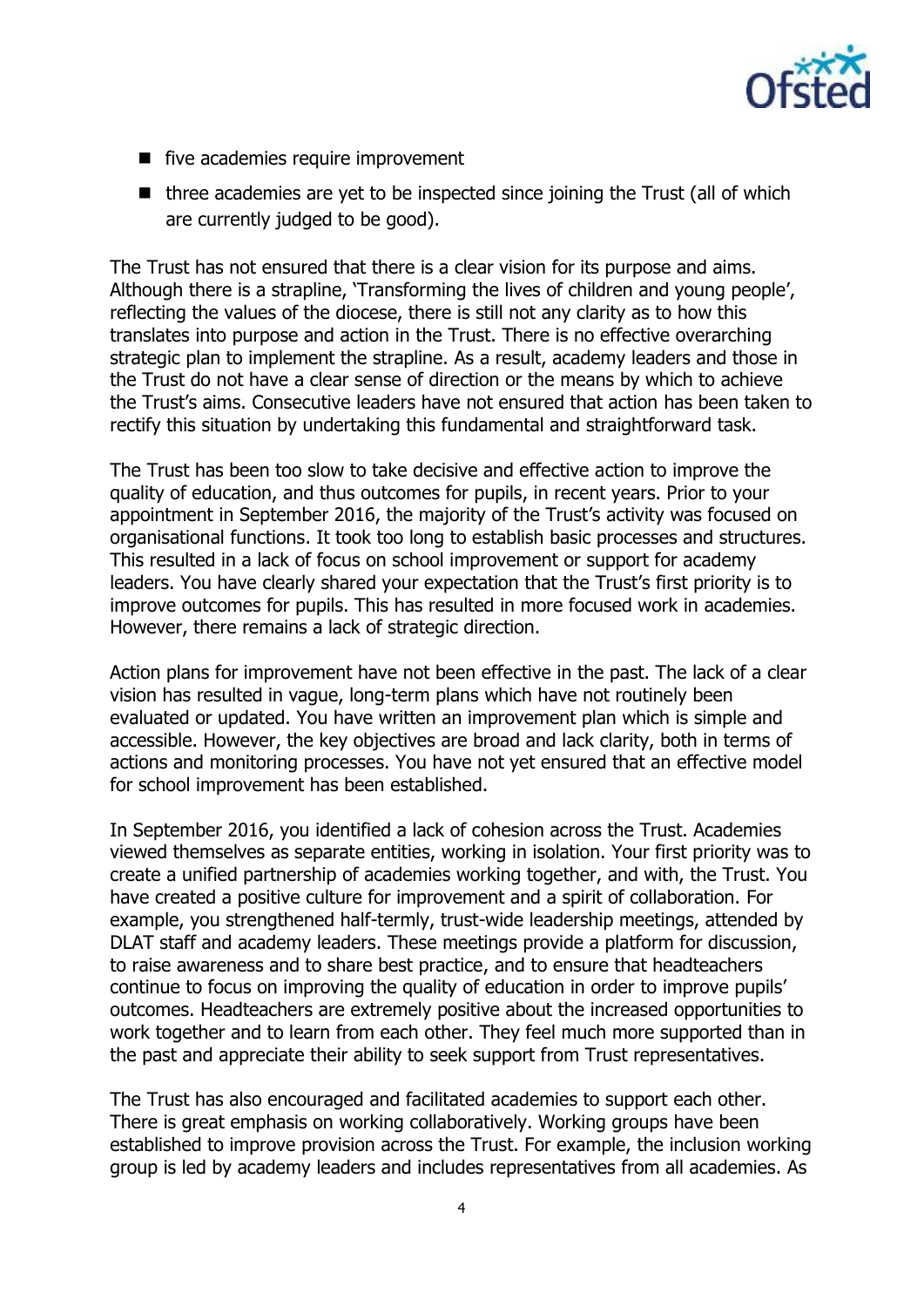

a result of this working group, there is now a more consistent approach to supporting pupils who have special educational needs (SEN) and/or disabilities and those who are disadvantaged. Academies are able to share best practice through these working groups. Headteachers value the support that such activities provide.

The school improvement officers have established positive working relationships with academy leaders. They are very knowledgeable and have a good understanding of each academy's strengths and weaknesses. You have introduced a 'guarantee of support', which has brought about greater understanding of the Trust's role in school improvement. School improvement officers work incredibly hard to provide bespoke support, responding to each academy's needs. This is valued by academy leaders. However, this team's work is hindered by the lack of a Trust vision and a coherent model for school improvement.

You have taken decisive action to challenge underperforming staff, both in academies and in the central team. This has resulted in much-needed changes to senior leadership in some academies.

You, and directors, recognise that the Trust has been too slow to take action to challenge and support academies where weaknesses have been identified. For example, the need to establish an effective model for assessment across the Trust was identified some time ago. The existing system for recording assessment is not valued or used by all academies. You have not yet established a consistent and effective assessment strategy. You are aware of this, and the assessment and accountability working group is continuing to develop this aspect of the Trust's work.

Similarly, the need to improve aspects of mathematics provision was identified a considerable time ago, both through Ofsted inspections and Trust reviews. School improvement officers have worked effectively with individual academies to support their practice and the quality of their provision, which has had a positive impact on pupils' outcomes. However, there remains a lack of a trust-wide approach. The research group to improve mathematics provision has only recently been set up, despite this having been an area in need of improvement for some time.

There are clear structures of accountability, but these are not always sufficiently and robustly followed. Directors recognise that they have not held leaders to account with sufficient rigour. They acknowledge, for example, that the lack of a clear vision should have been challenged effectively, both in the past and more recently, and that, similarly, a clear strategy for improvement should have been established. Directors do not routinely use the information with which they are provided to hold others to account, such as local governing bodies' reports to directors. In other areas, however, directors have taken action to tackle weaknesses. For example, they have implemented an academy transformation board to replace an ineffective local governing body at one academy.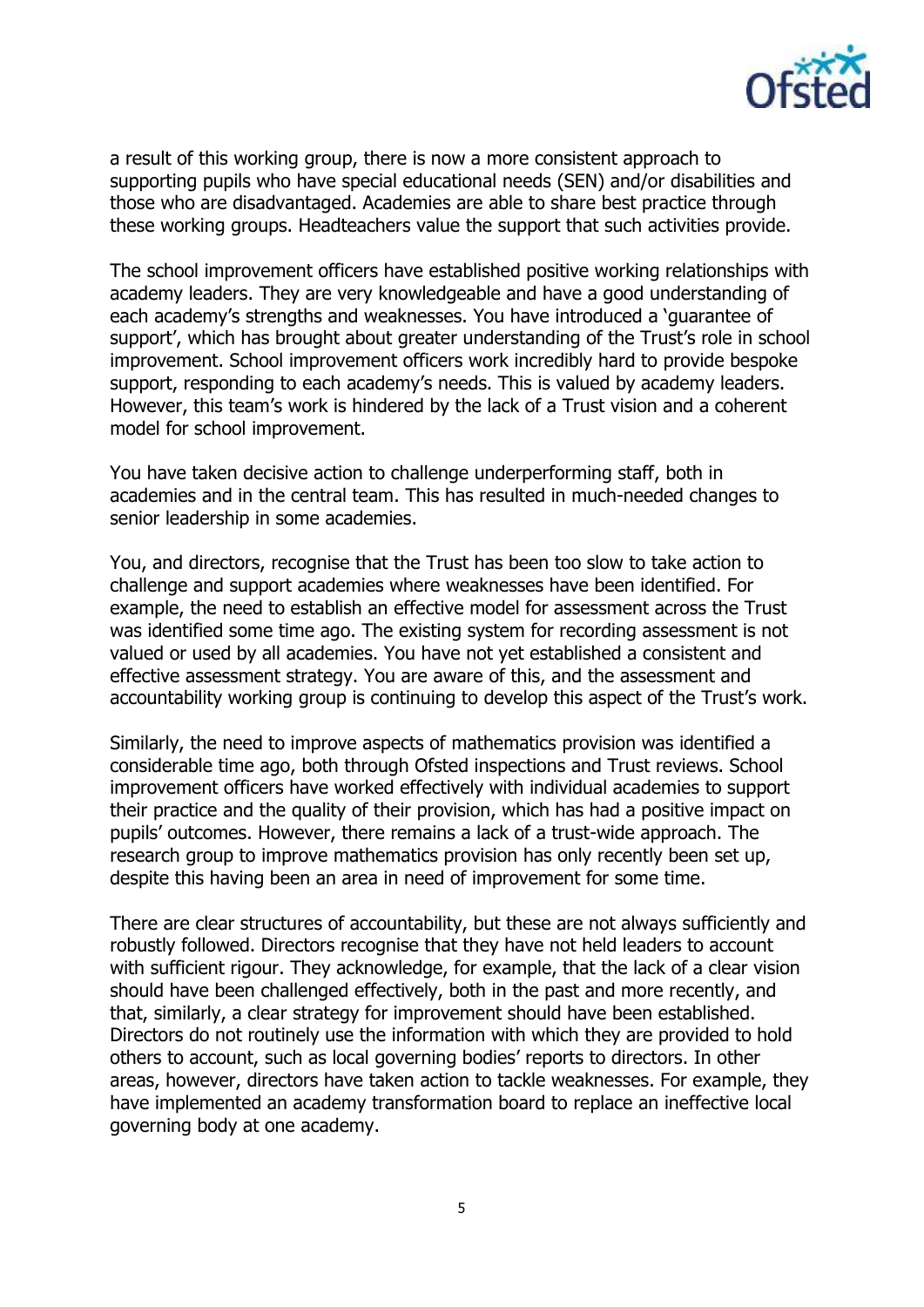

Governance arrangements are inconsistent across the Trust. Many members of local governing bodies have an accurate recognition of their roles and responsibilities. A recently appointed Trust governance officer has a detailed understanding of the strengths and weaknesses in the governance arrangements across the Trust. She has a clear vision, and plans are in place to bring about improvements to strengthen all aspects of governance.

Outcomes for pupils across the Trust have not improved quickly enough. In 2016, the proportion of key stage 1 pupils meeting expected standards across subjects was below the national average, as it was for pupils working at 'greater depth' in reading and mathematics. In 2017, the proportion of pupils meeting the expected standards in reading did not improve and is thus now further below the national average. However, the proportions of pupils achieving the expected standard in mathematics and the higher standards in all subjects improved and was in line with national averages. In phonics, pupils' achievement is also improving and was above the national average in 2017.

Pupils' outcomes at key stage 2 have also not improved quickly enough and have declined in some areas. In 2016, the proportion of pupils achieving the expected standard in reading, writing and mathematics combined was below the national average. This improved slightly in 2017.

Pupils' achievement in writing at key stage 1 has improved and is now in line with the national average. However, the proportion of pupils reaching the expected standard by the end of key stage 2 declined in 2017 and is below the national average.

In the early years foundation stage, the proportion of children reaching a good level of development is slightly below the national average.

Disadvantaged pupils underachieve across the Trust. The proportion of disadvantaged pupils achieving both the expected and higher standards by the end of key stage 2 is considerably below national averages for all pupils in all subjects.

School improvement officers have begun to scrutinise attendance as part of their monitoring activities. They have supported academies to improve pupils' attendance, for example by involving external partners. As a result of this work, pupils' attendance has improved and is now above the national average for all pupils across the Trust. Nevertheless, a minority of academies still have attendance rates below the national average. The attendance of disadvantaged pupils is a cause for concern, particularly as their progress and attainment are lower than those of other pupils. In 2017, disadvantaged pupils' attendance declined further, and the proportion of pupils who are persistently absent from school increased and was considerably above the national average.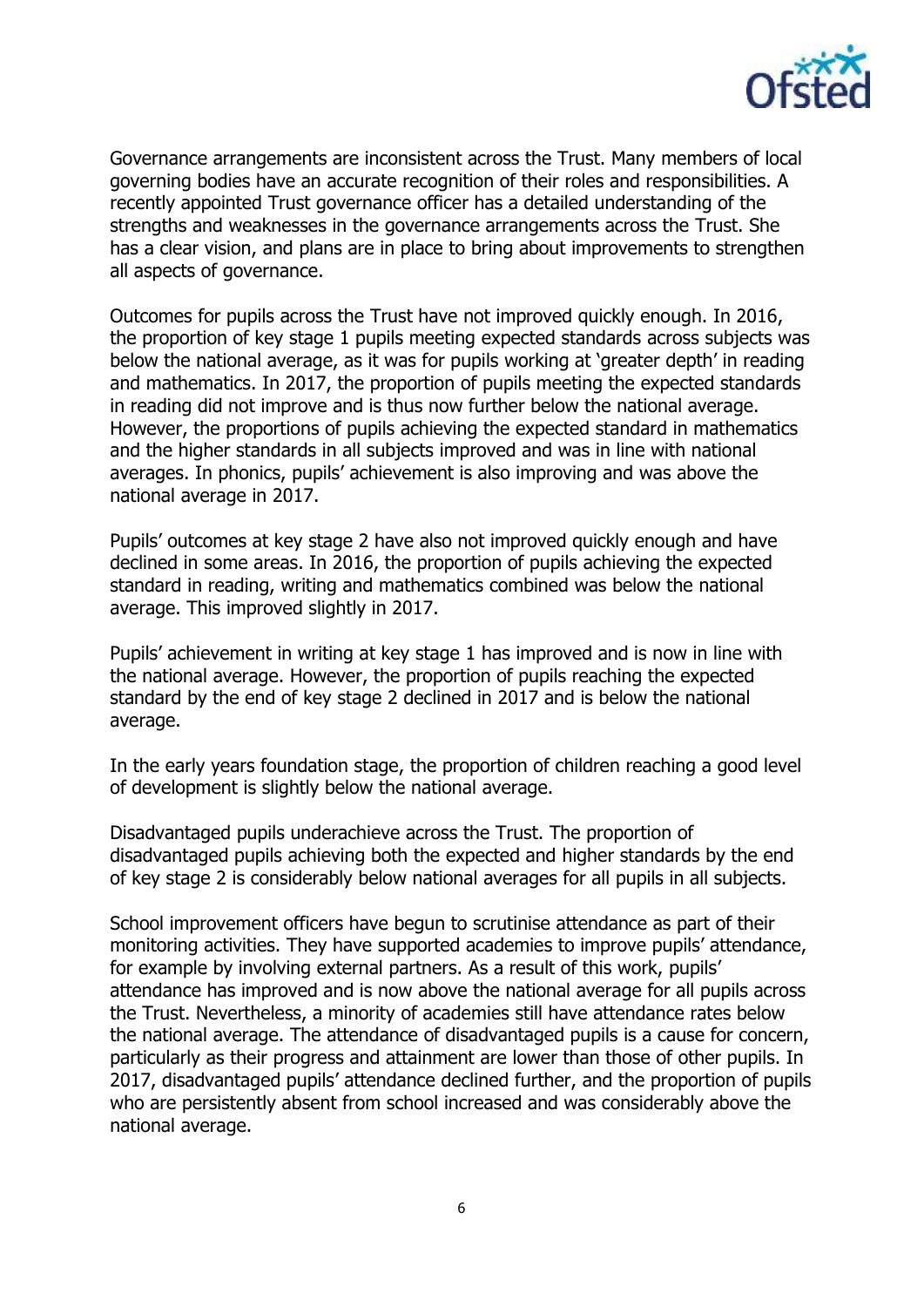

# **Safeguarding**

Safeguarding arrangements across the Trust are monitored and checked regularly. At the time of this review, every academy had been judged by Ofsted to have effective safeguarding arrangements at their most recent inspection. School improvement officers check different aspects of safeguarding during their regular visits to academies. For example, one of the school improvement officers carries out a scrutiny of each academy's single central record to ensure its compliance.

Safeguarding is also a key aspect of each academy's annual review, which is conducted by a consultant commissioned by the Trust. Local governing bodies are expected to carry out an audit of their respective academy and report their findings to the Trust. However, at the time of this review, not all academies had complied with this expectation, illustrating that governance is not consistently effective across the Trust. The recently appointed governance support officer is keen to ensure that such fundamental, basic actions are undertaken in a timely manner in future.

#### **Recommendations**

- Establish and communicate effectively a clear vision for the Trust's purpose and aims.
- Ensure that the Trust's strategic plans are sufficiently precise and detailed, so that all those involved are clear about their role and responsibilities in bringing about improvement.
- Establish effective lines of communication and accountability between local governing bodies and directors.
- Improve the progress and attainment of pupils by the end of key stage  $2$ , particularly those who are disadvantaged.
- Improve disadvantaged pupils' rates of attendance and reduce the proportion of those who are persistently absent from school.
- Ensure that the Trust acts more swiftly to support and challenge academies when weaknesses are identified.

Yours sincerely

Deborah Mosley **Her Majesty's Inspector**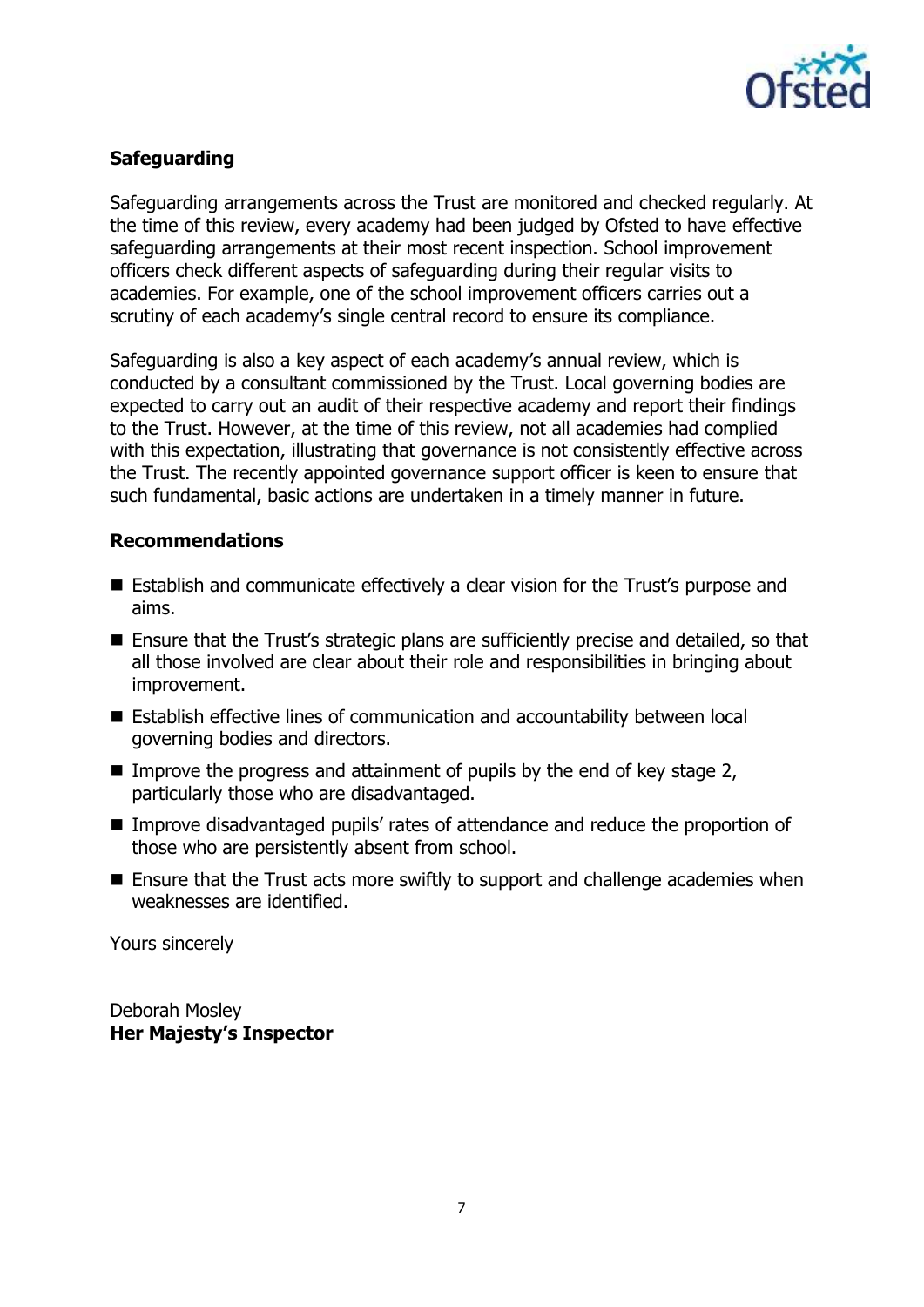

# **Annex: academies that are part of the Trust**

# **Academies inspected as part of the focused inspections: section 8 inspections**

| <b>Academy</b><br>name                                               | Region                  | Local authority<br>area | Opening date as<br>an academy | Previous<br>inspection grade | Most recent<br>inspection grade<br>(date) |
|----------------------------------------------------------------------|-------------------------|-------------------------|-------------------------------|------------------------------|-------------------------------------------|
| Higham-on-<br>the-Hill<br>Church of<br>England<br>Primary<br>School  | East<br>Midlands        | Leicestershire          | October 2014                  | 2(2013)                      | 2(2017)                                   |
| Waltham on<br>the Wolds<br>Church of<br>England<br>Primary<br>School | East<br>Midlands        | Leicestershire          | October 2014                  | 2(2010)                      | 2(2017)                                   |
| Redmile<br>Church of<br>England<br>Primary<br>School                 | East<br>Midlands        | Leicestershire          | December 2014                 | 1(2013)                      | 1(2017)                                   |
| St Peter and<br>St Paul<br>Church of<br>England<br>Academy           | East<br><b>Midlands</b> | Leicestershire          | March 2013                    | 2(2014)                      | 2(2017)                                   |

# **Academies inspected as part of the focused inspections: section 5 inspections that converted from section 8**

| <b>Academy</b><br>name                                                        | Region                  | Local authority<br>area | Opening date as<br>an academy | Previous<br>inspection grade                                                              | Most recent<br>inspection grade<br>(date) |
|-------------------------------------------------------------------------------|-------------------------|-------------------------|-------------------------------|-------------------------------------------------------------------------------------------|-------------------------------------------|
| Christ Church<br>& Saint<br>Peter's Church<br>of England<br>Primary<br>School | East<br><b>Midlands</b> | Leicestershire          | December 2014                 | Not previously<br>inspected as an<br>academy.<br>Predecessor<br>school grade: 4<br>(2013) | 2(2017)                                   |
| Tugby Church<br>of England<br>Primary<br>School                               | East<br><b>Midlands</b> | Leicestershire          | October 2014                  | 2(2012)                                                                                   | 3(2017)                                   |